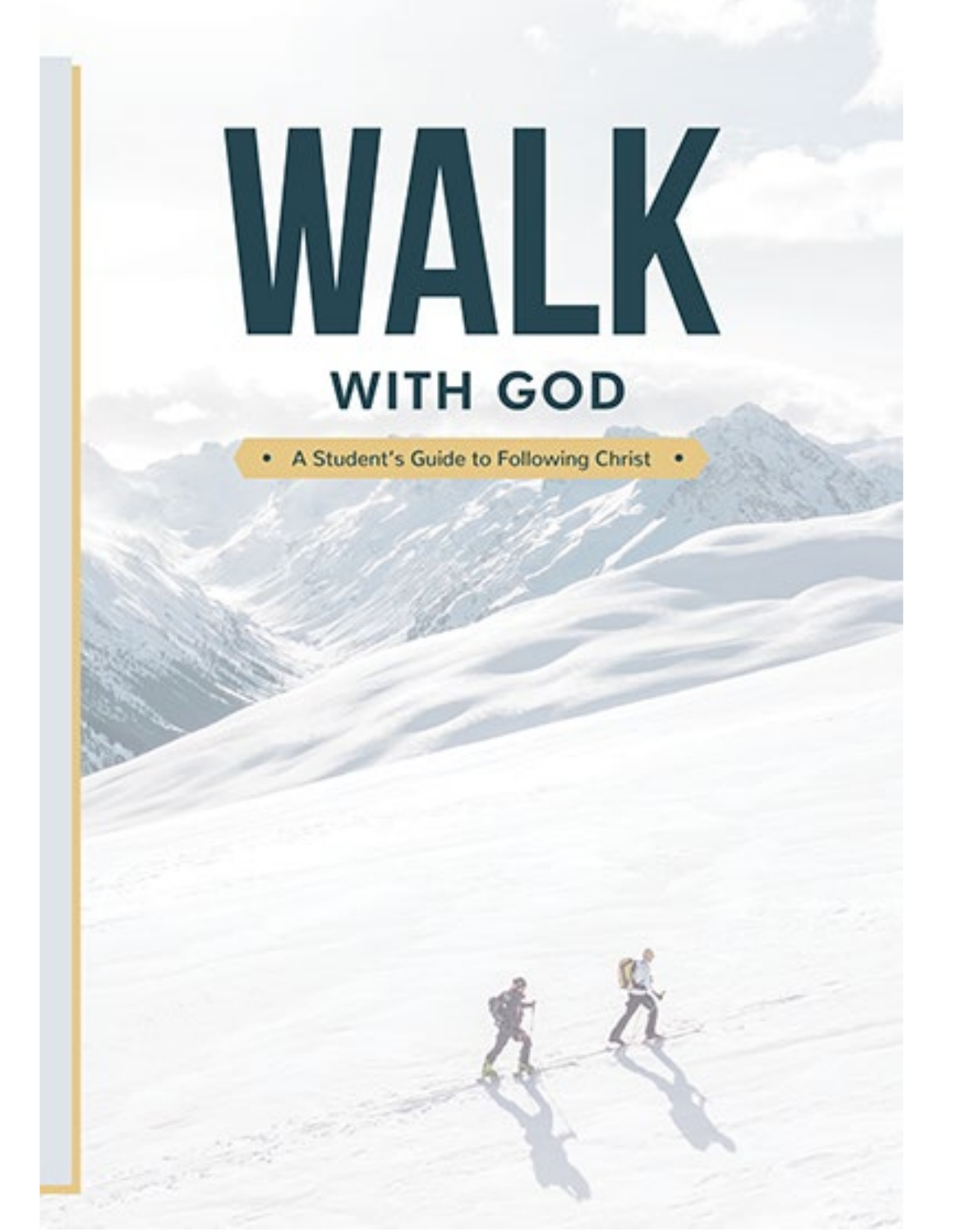## **STUDENT WALK WITH GOD**

### **LEADER NOTES**

**E**ach time you gather with your group, you will want to divide your time into three sections: Looking Back, Looking Together and Looking Forward. Your group time together should last between 60 to 90 minutes each. Plan to balance your time between these three sections. Remember not to spend all of your time just teaching content, so leave plenty of time for all three areas.

#### **LOOKING BACK**

#### *The goal of this section is to provide pastoral care and accountability*

- Ask questions about the past week such as: *"How did this week go?" "What stressed you?" "What went well?" "What's heavy on your heart?" "Where did you struggle the most?"* (Pray for each other as you begin your meeting time.)
- Review last week's **"Apply What You've Learned"** page. How are you putting into practice what you are learning? What problems did you have? What success did you have?
- Review the memory verse of the week. *"What did God show you through this verse?"*
- Ask them to share from their journals how God has spoken to them this week.

#### **LOOKING TOGETHER**

*The goal of this section is to review the new teaching and practice what you have learned. We want each person to grow in competence and confidence as they put God's Word to practice.*

- Spend time reviewing the key questions from each day and discussing answers.
- Half of the time should be spent on teaching and half of the time on practicing what you have learned together as a group.

#### **LOOKING FORWARD**

*The goal of this section is to plan how they will practice what they have learned during the week and then commission them to do it.*

- Have each person write down one thing they will put into practice this next week on the **"Apply What You've Learned"** page.
- Commissioning: Have someone pray for the group to go out to do what they have learned in the power of the Holy Spirit.

**2**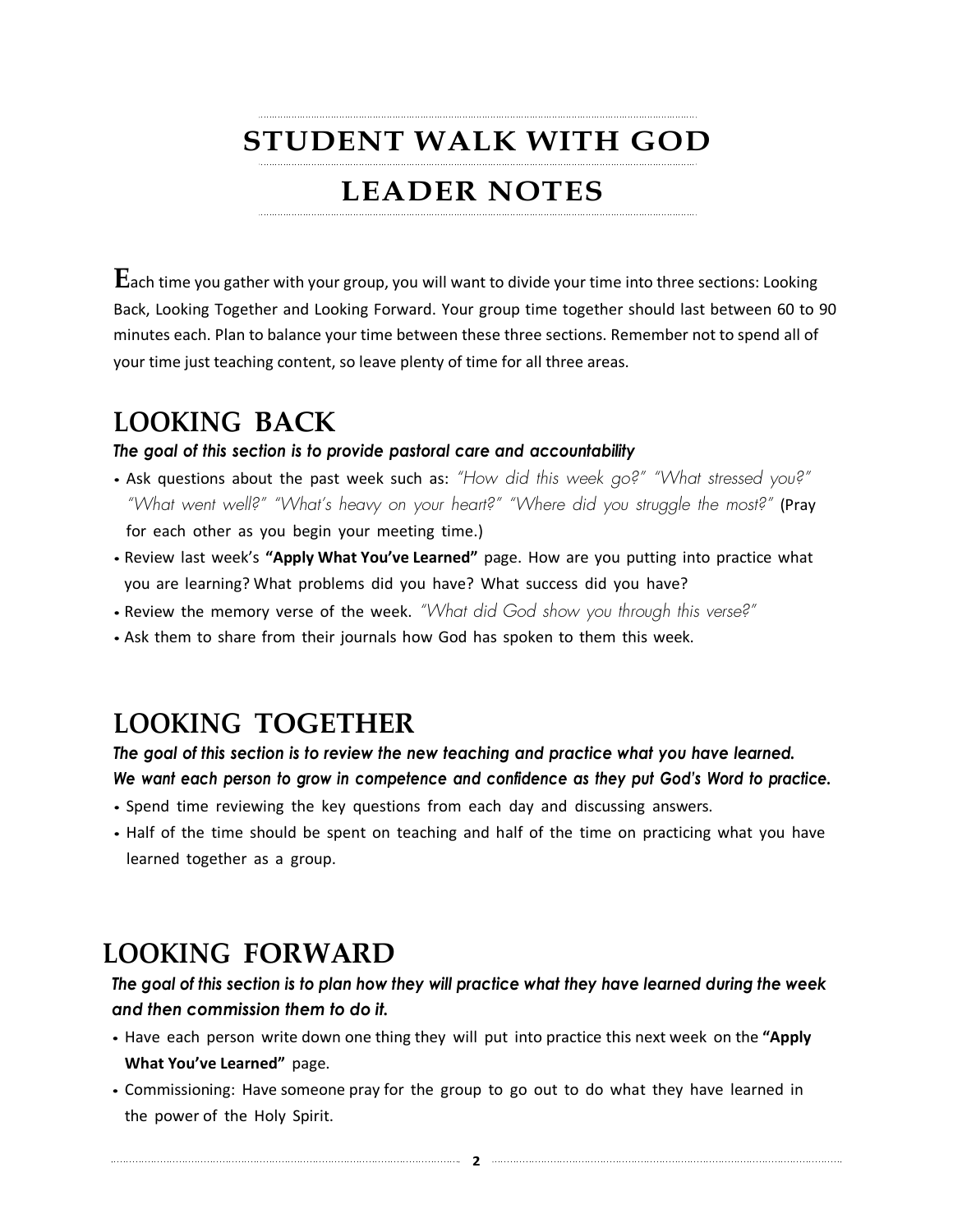# **INITIAL GROUP MEETING**

- *Looking Back:* Since you haven't met as a group before, spend your time getting to know each other. Have everyone briefly share their background information. You, as the leader, start off first, sharing about yourself, your family and perhaps things you like to do.
- *Looking Together:* Hand out the books to everyone. Have someone read aloud the section *"How To Use This Book"*. Explain that there is a daily reading for them to do along with a Scripture memorization for each week. Ask someone to read through the *"Memorizing Scripture"* section. Discuss any questions they may have. You may want to have everyone download the discipleFIRST App at this time and show them how to find the Memory Verses. Also read through the **"My Commitment"** page and ask them to make a commitment to the group by checking the appropriate boxes. Help your group select prayer partners from within the group, and encourage them to exchange contact information. In addition, using the Table of Contents, briefly give your members an overview of what you will be studying over the next seven weeks.
- *Looking Forward:* Clearly set your expectations for the group and confirm the details of when and where you will meet. If a member must miss for any reason, they will need to contact both you and their prayer partner. You may want to set up a group text for communication. Ask if there are any questions. Close out in prayer together, commissioning them as they head into this first week. I love asking the group to get on their knees for prayer, if possible, as I pray over them. Encourage them by telling them how you will be praying for them every day and how excited you are to see what God will teach them during your time together.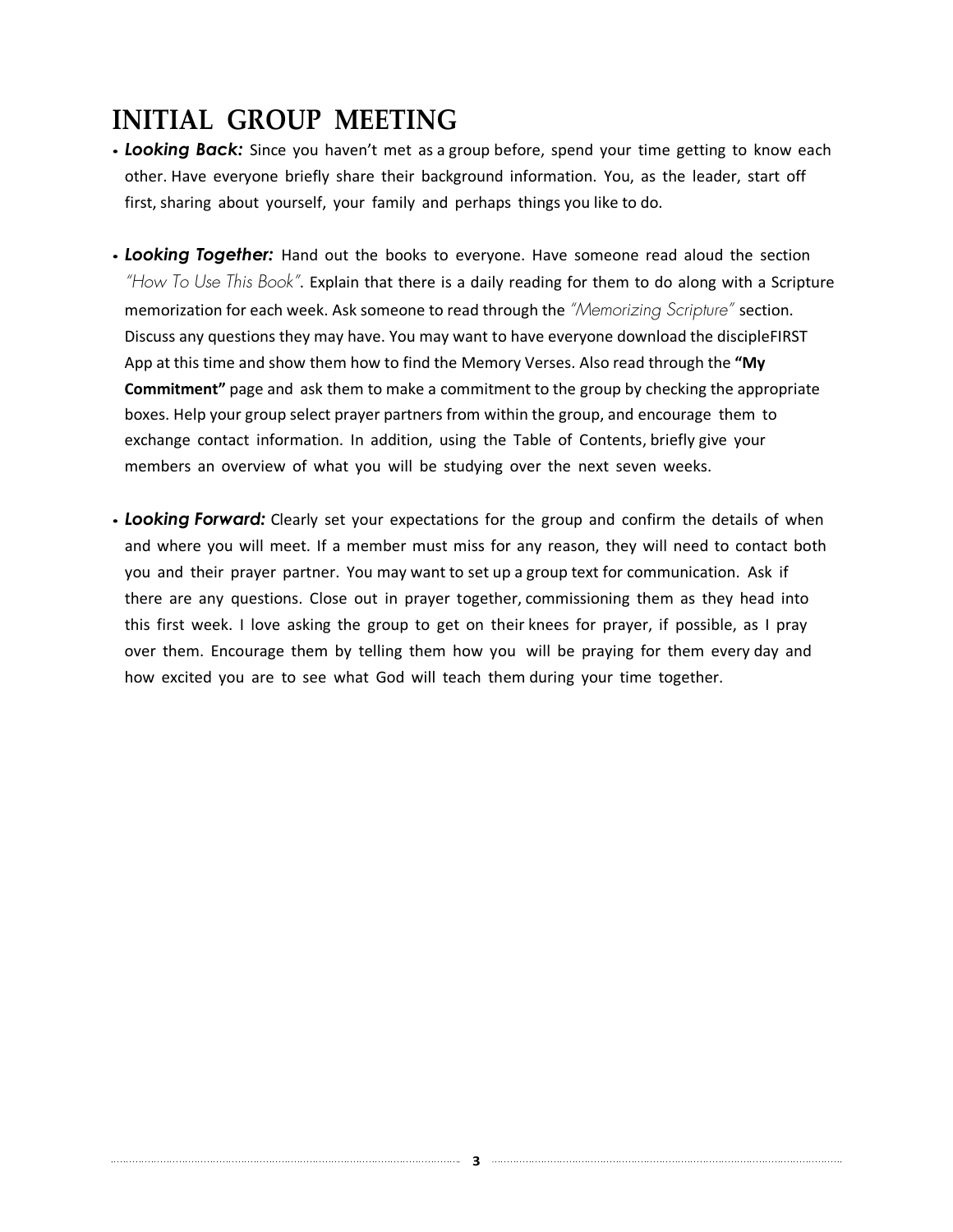# **GROUP LEADER SUGGESTIONS FOR WEEK ONE**

- *Looking Back:* As you gather together begin by reviewing the week. Ask questions like *"How did it go this week?" "What problems are you facing?" "Did you run into problems with your daily reading?"* After everyone has shared, review the memory verse for the week. Remind the group that you are trying to say the verse word for word as it appears in the Bible… not just a paraphrase.
- *Looking Together:* Review the questions at the end of each day's reading for the first week. This week is all about the Gospel. While this week is not focused on a skill to practice, make it your goal to listen for each group member's testimony. This is a good time to discern if they know Jesus.
- *Looking Forward:* Encourage each group member to write down one thing they will put into practice this next week on the **"Apply What You've Learned"** page. For example, they might commit to writing out their personal testimony and bringing it to the group next week. Commission them as they are sent out to do this. During the week contact each group member, affirming and encouraging them. If there were questions about their testimony or confusion over the Gospel, this would be the time to discuss it. Pray for them daily.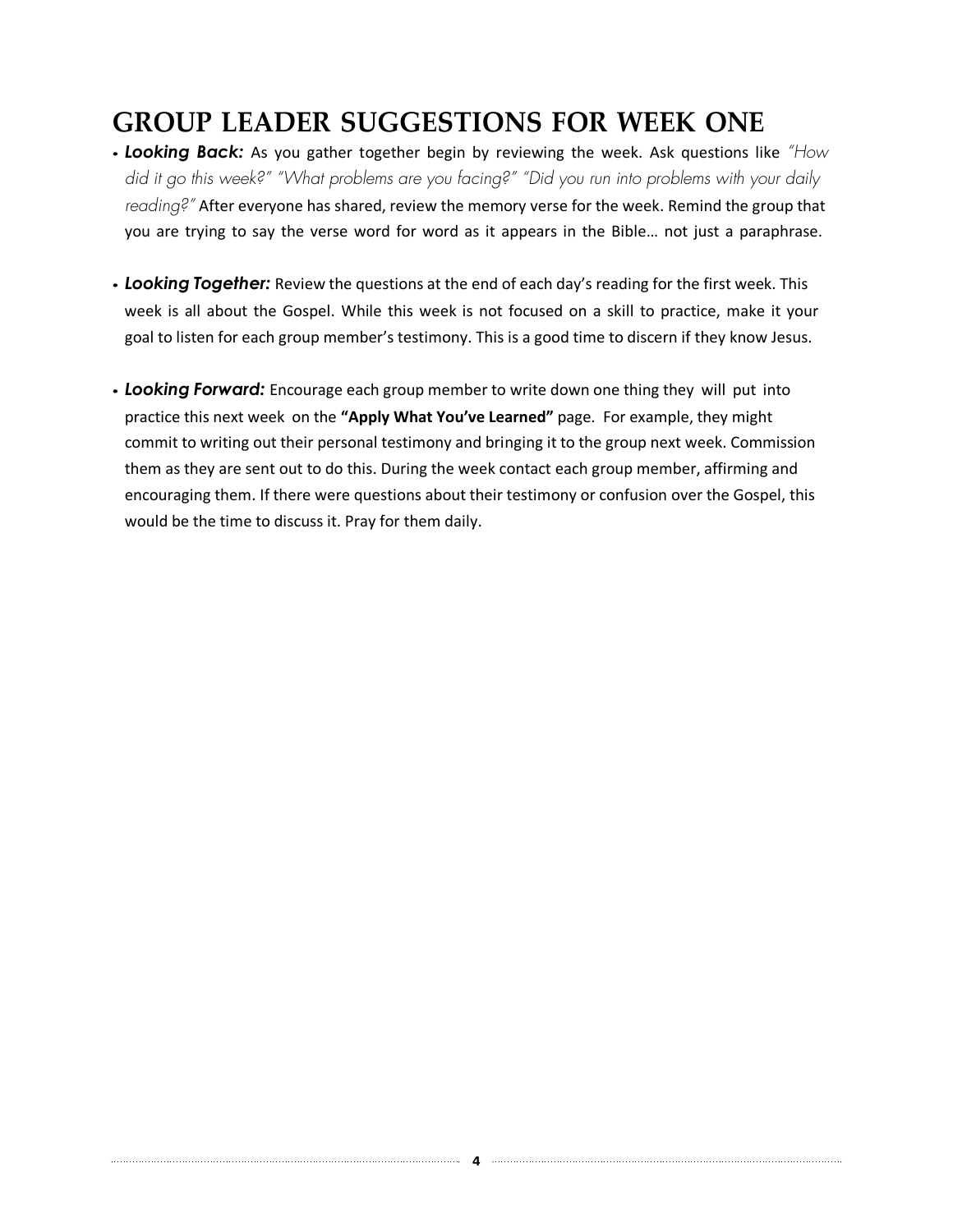# **GROUP LEADER SUGGESTIONS FOR WEEK TWO**

- *Looking Back:* As you gather together begin by reviewing the week. This is important because the group will begin to share burdens and concerns during this time. Pray together. Review last week's **"Apply What You've Learned"** page. If you are concerned that one of your group members does not know Christ, then set up an appointment to meet with them privately during the week. Take time to review the memory verses assigned.
- *Looking Together:* Review the discussion questions at the end of each day's reading for Week Two. This week is about putting Jesus in the center of your life. Remember to review the questions but also stop and practice. On Day Five, stop and discuss how the priorities of Jesus match up with the priorities of the group. On Day Six, demonstrate what a prayer of surrender might sound like. Pray for the Spirit to fill you and lead you. This demonstration helps each member to know how to practice surrendering to God.
- *Looking Forward:* Encourage each group member to write down one thing they will put into practice this next week on the **"Apply What You've Learned"** page. For example, commiting to pray every day this week to yield the control of their lives to Jesus and asking the Holy Spirit to fill them and lead them. Contact each group member this week. Remind them of the importance of yielding control daily to Jesus and asking for the Spirit's help. Try to make a point to meet personally with one member each week for prayer and encouragement.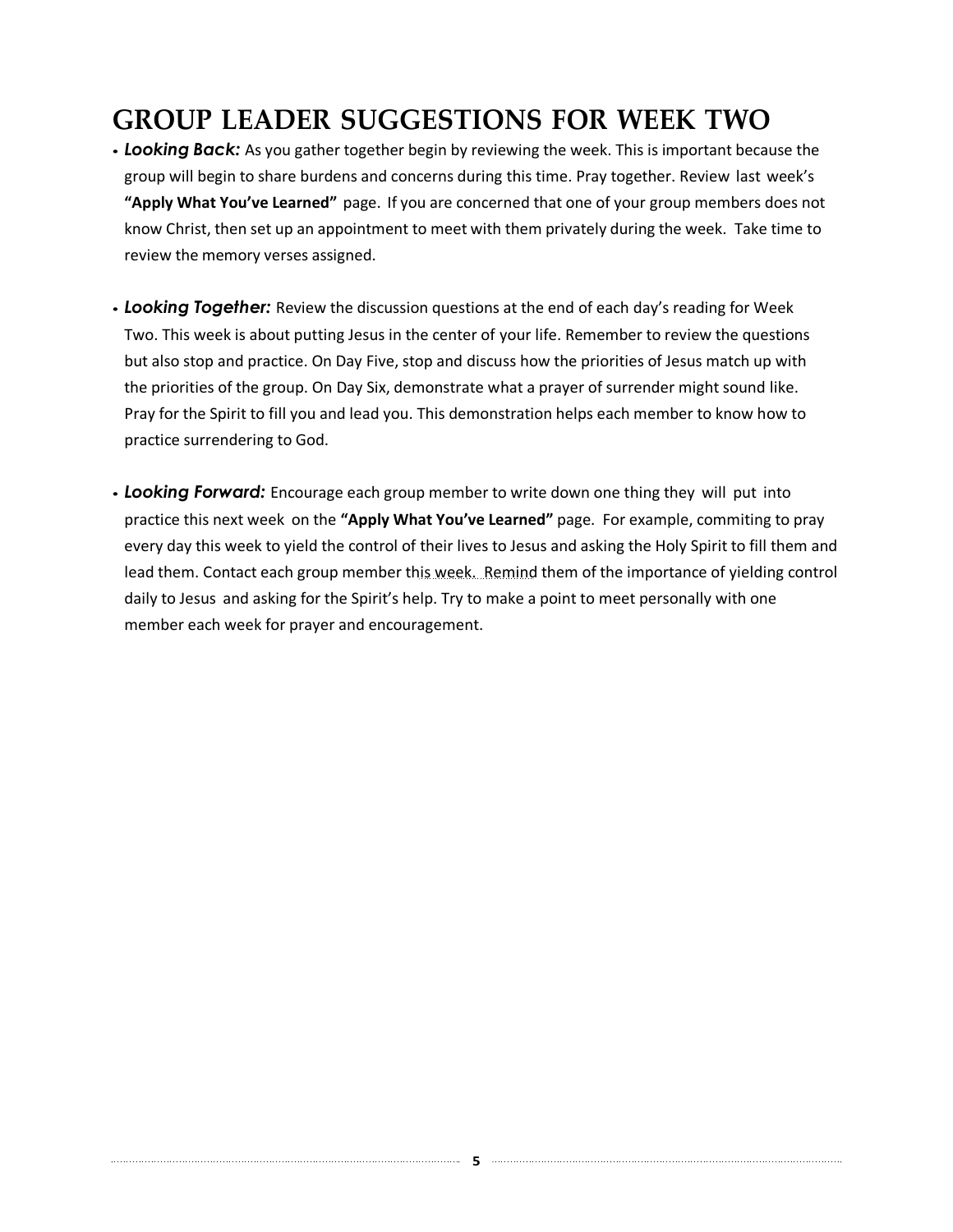## **GROUP LEADER SUGGESTIONS FOR WEEK THREE**

- *Looking Back:* As you gather together, begin by reviewing the week. Ask *"How has your week been?" "What struggles are you facing right now?"* Pray together. Review what they wrote on last week's **"Apply What You've Learned"** page. Ask *"Were you able to put this into practice this week?" "If not, what hindered you?"* Take time to review the memory verses assigned, so far.
- *Looking Together:* Review the discussion questions at the end of each day's reading for Week Three. This week is about hearing God's Voice through Bible reading and journaling. Remember to review the questions but also stop and practice. As you cover the **L.I.S.T.E.N.** acrostic, you may want to bring a copy of your own journal and show them how you put this into practice. Refer them to the *"Sample Journal Entry"* page (Page 79) so they can see how to begin to journal as they read God's Word. The goal of journaling is to hear from God and write down what He says.
- *Looking Forward:* Tell them that this next week, in addition to their regular reading, they will be reading sections from the Gospel of Luke and using the **L.I.S.T.E.N.** plan to journal how God has spoken to them. Show them how these Bible readings appear in the *"Live Out Your Faith Today"* section during Week Four. This commitment to reading God's Word daily using the **L.I.S.T.E.N.** plan may be written out on the **"Apply What You've Learned"** page. Remind them to come next week prepared to share what God has spoken to them. Ask if they have any questions. Be sure to conclude with prayer and commission them out to put into practice what they have learned this week.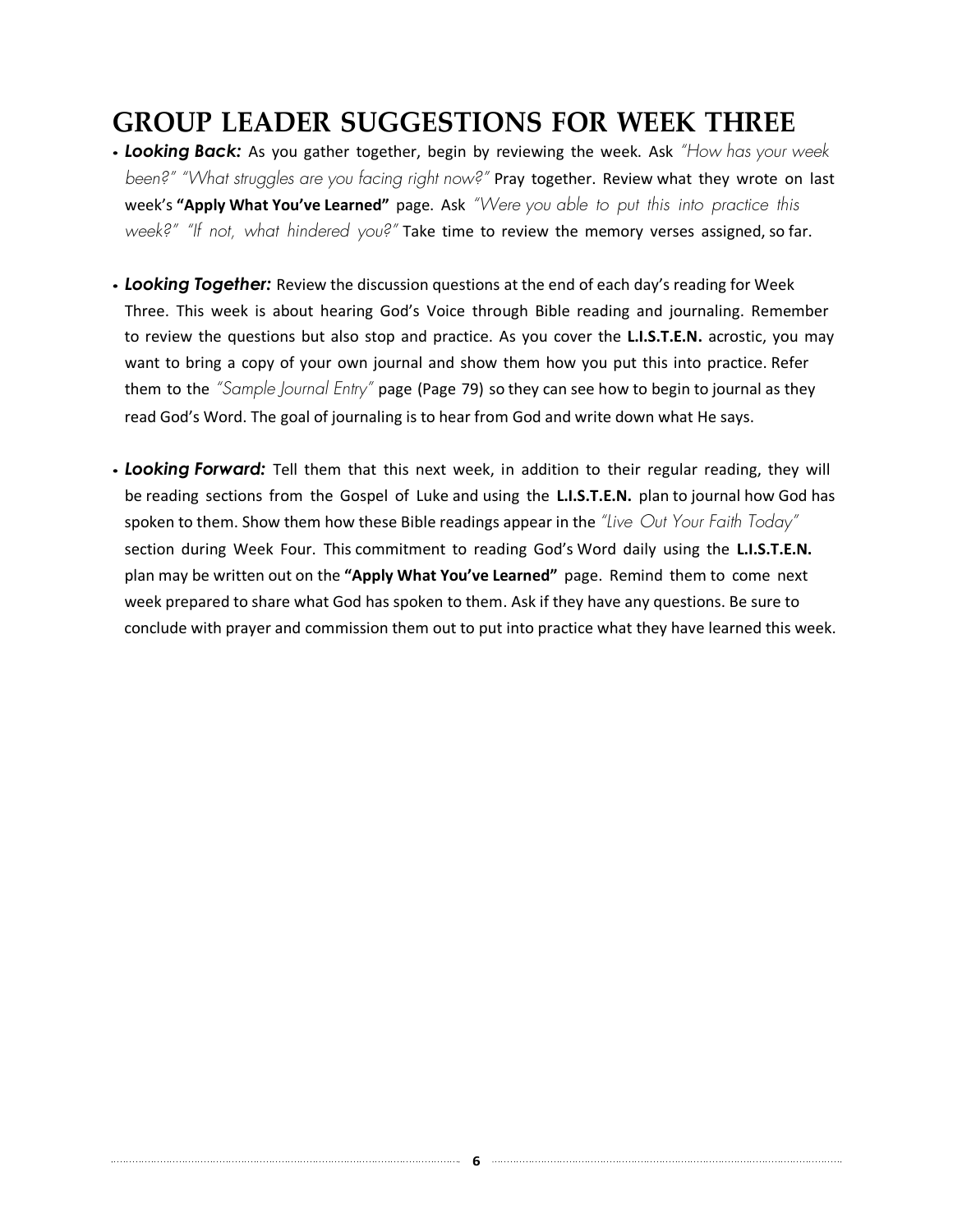## **GROUP LEADER SUGGESTIONS FOR WEEK FOUR**

- *Looking Back:* As you gather together begin by reviewing the week. Ask *"How has your week been?"* Review what they wrote on last week's **"Apply What You've Learned"** page. Ask *"Were you able to put this into practice this week?" "If not, what hindered you?" "What struggles did you have as you practiced the* **L.I.S.T.E.N.** *plan this week?"* Be aware that they are now taking a huge step. Not only are they doing their daily reading and Scripture memory, but they are also reading God's Word and journaling. For some, this extra work can be overwhelming. Create a safe place to express any problems they encounter. If you see one group member is struggling, work with them during the week so they don't get discouraged and want to quit. You may also have them share something God spoke to them through their reading in Luke. Take time to review the memory verses assigned. Pray together.
- *Looking Together:* Read together the questions of each day for Week Four. This week is about praying to God. Be sensitive to the questions group members may have about prayer. Stop at each part to model for them praying prayers of praise, repentance, asking and yielding. Modeling is critical! Let different people participate doing each step.
- *Looking Forward:* Encourage each group member to write down one thing they will put into practice this next week on the **"Apply What You've Learned"** page. For example, they may commit to start using the **P.R.A.Y.** strategy. Remind them to **L.I.S.T.E.N.** to God through His Word in the Gospel of Luke. Challenge them to come back next week prepared to share what God has spoken to them. Be sure to pray and commission them out to put these things into practice this week. Follow up with each person this week. Offer to meet one member of your group to model doing a *"quiet time with God"* together.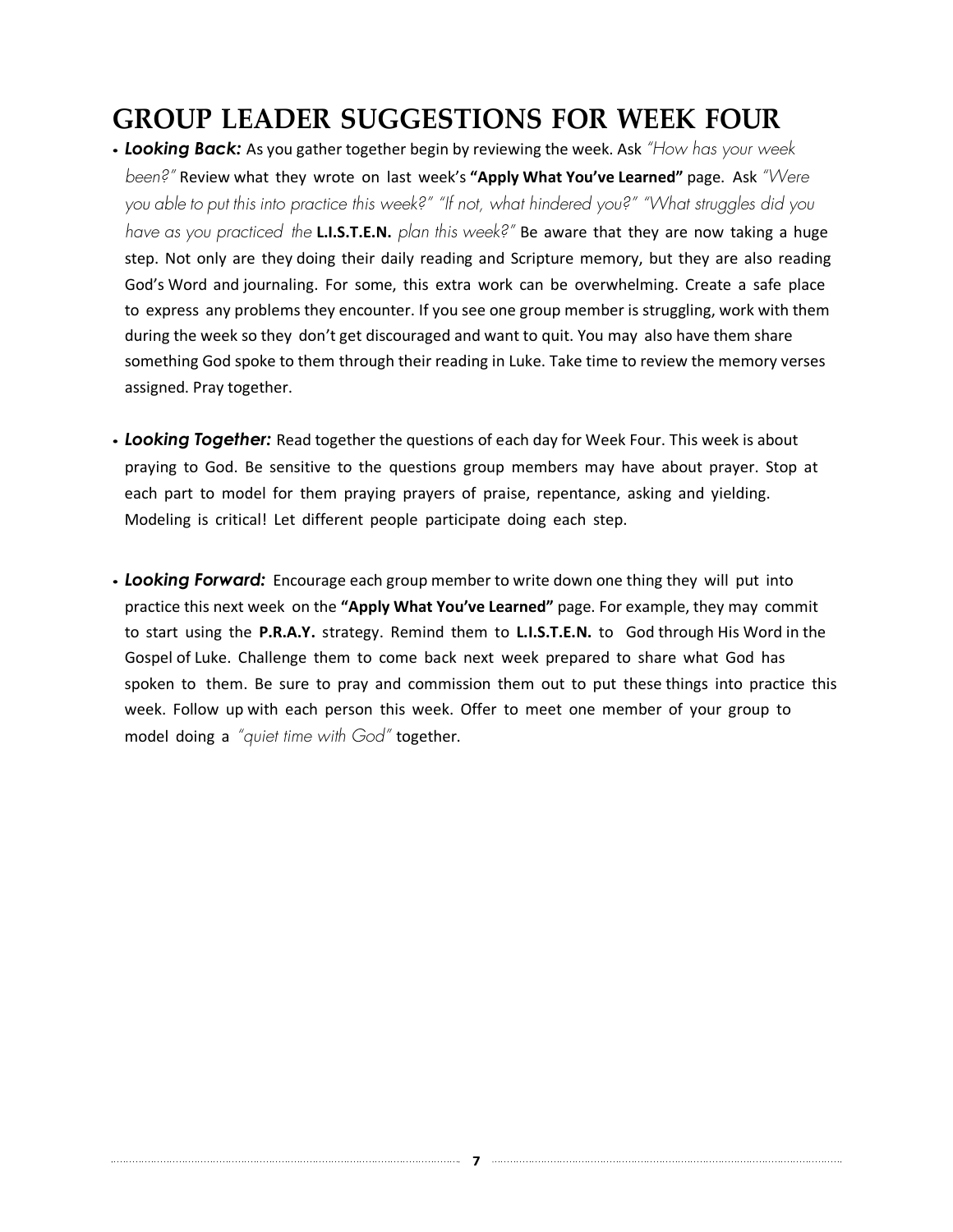# **GROUP LEADER SUGGESTIONS FOR WEEK FIVE**

- *Looking Back:* As you gather together begin by reviewing the week. Ask *"How has your week been?"* Review what they wrote on last week's **"Apply What You've Learned"** page. Ask *"Were you able to put this into practice this week?" "Did you* **P.R.A.Y.***?" "How did it go?" "What problems did you have?" "Were you able to* **L.I.S.T.E.N.** *to God each day?"* Remind them they are doing this to know Jesus personally – moving what they learn from their heads to their hearts, but also to their hands as they obey what He is teaching them. Review journal entries and memory verses.
- *Looking Together:* Go through the questions for each day in Week Five. This week is about learning to obey God in every area of life. Be sure to stop and really discuss the resistance they may experience in following Jesus and how they handle temptations. Help them to think about creative ways to overcome temptation. Modeling how to avoid temptation is key! Think through actual examples. Stop and pray as you go through these sections… specifically for temptations or resistance they may be experiencing.
- *Looking Forward:* Encourage each group member to write down one thing they will put into practice this next week on the **"Apply What You've Learned"** page. Some examples might be *"I will be obedient to one area God is speaking to me about this week." "I will address an area in my life that is not producing holiness in me." "I will not give into temptation this week." "I will displace my tempting thoughts this week with God's truth"*. Make sure these statements are specific, so you can tell if they have actually been done. Pray and commission them to obey Jesus this week.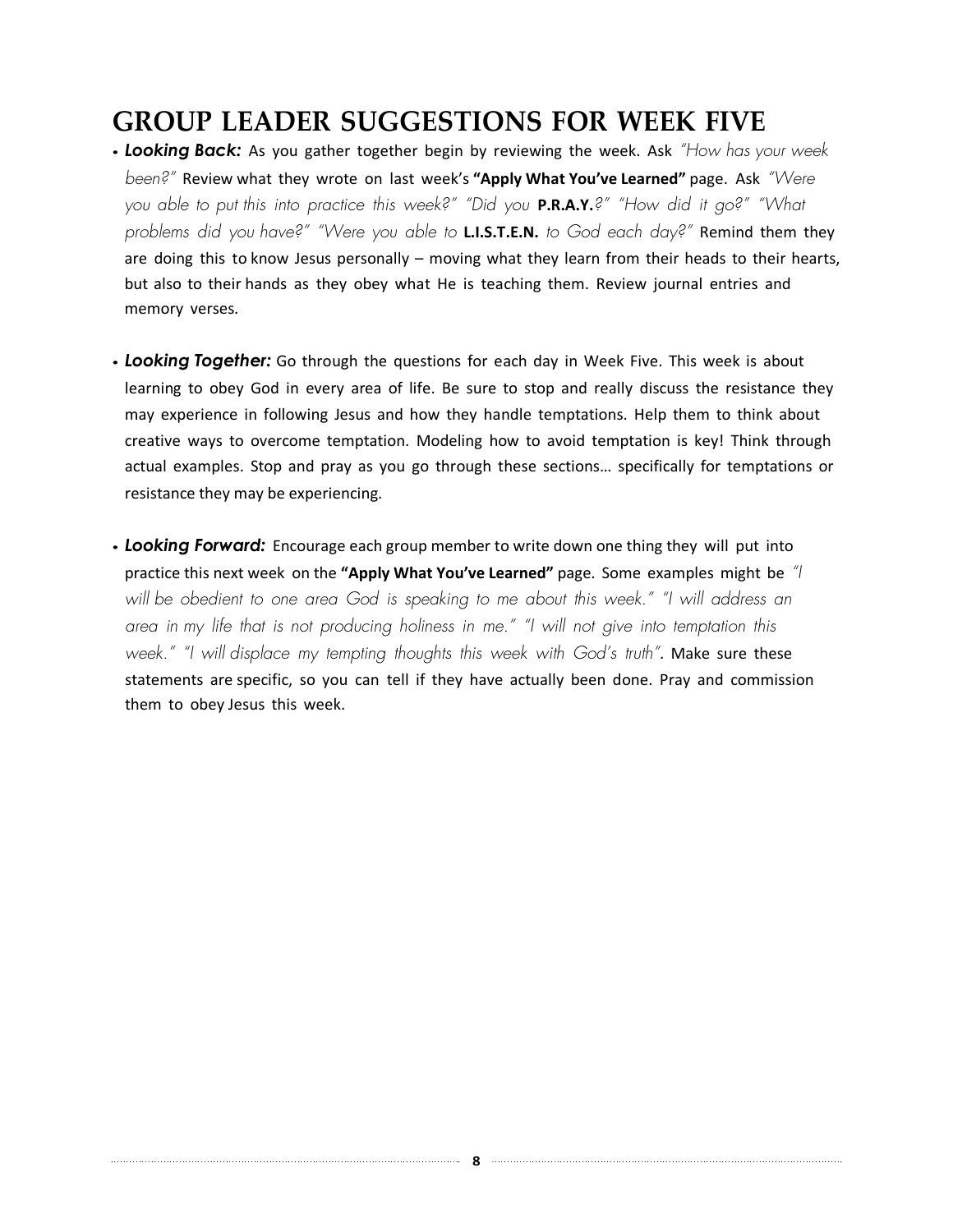# **GROUP LEADER SUGGESTIONS FOR WEEK SIX**

- *Looking Back:* As you gather together begin by reviewing the week. Ask *"How has your week been?"* Review what they wrote on last week's **"Apply What You've Learned"** page. Ask *"Were you able to put this into practice this week?"* Review journal entries and memory verses. Remind them they are doing this to know Jesus personally – moving what they learn from their heads to their hearts, but also to their hands as they obey what He is teaching them. Celebrate each time they hear from God and put it into practice!
- *Looking Together:* Go through the questions for each day in Week Six. This week is about experiencing and sharing God's Grace. Spend time talking about God's grace in times of hardship and trial. Model for them how to face difficult times by sharing your own crisis stories. Spend time on how to extend God's grace to others, starting with their own families. This is a critical week because God will begin to open up areas of hurts that need healing. Be sensitive to where the Spirit is at work among your group. Stop and pray as you discuss these things together.
- *Looking Forward:* Encourage each group member to write down one thing they will put into practice this next week on the **"Apply What You've Learned"** page. Some examples might be *"I will extend God's grace this week by…", "I will spend time every day in prayer thanking God for His grace in my life",* or *"I will find key verses to hold onto during my trial this week"*. Be sure to pray and commission them out to stand in God's grace and reflect God's grace this week.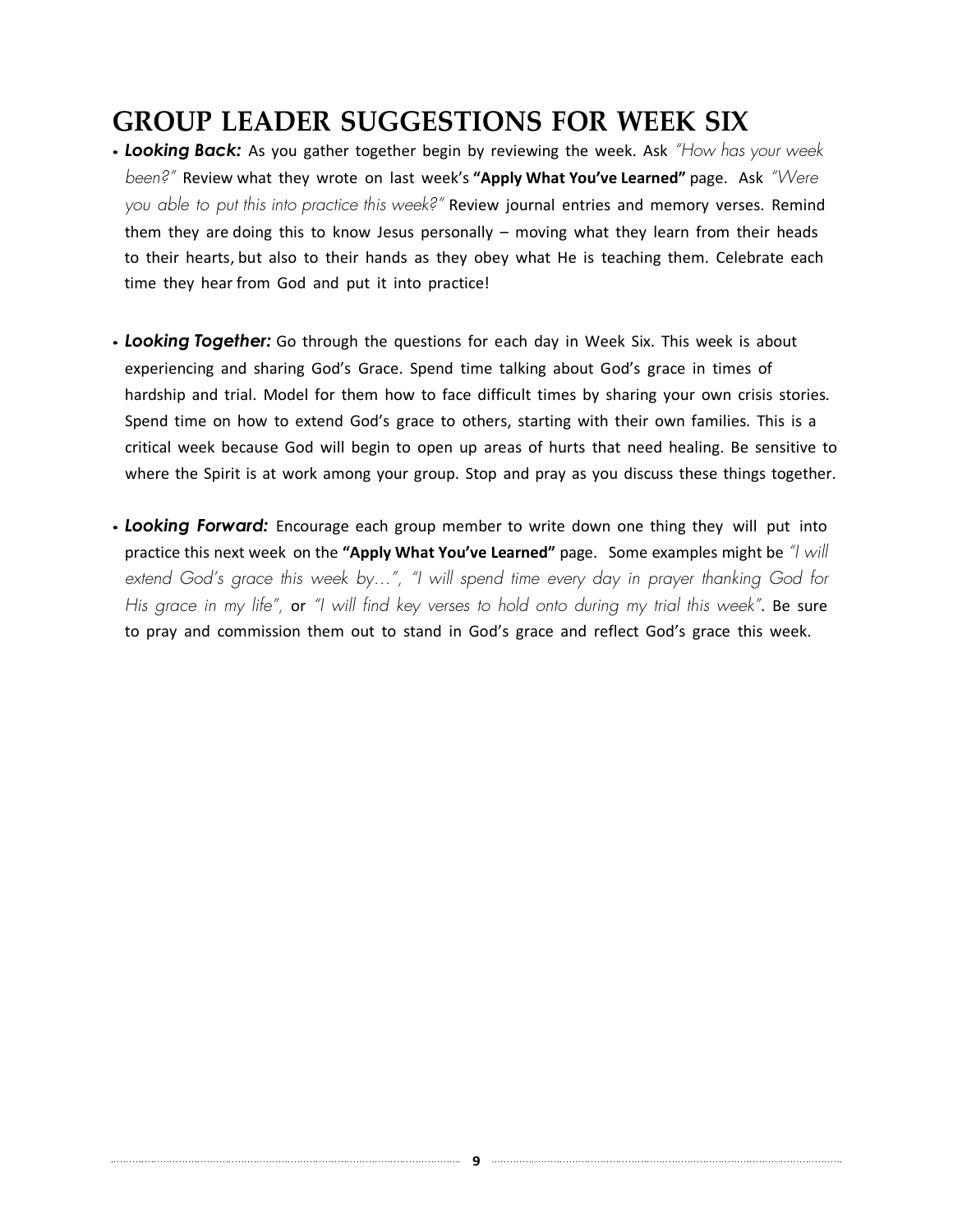## **GROUP LEADER SUGGESTIONS FOR WEEK SEVEN**

- *Looking Back:* As you gather together begin by reviewing the week. Ask *"How has your week been?"* Review what they wrote on last week's **"Apply What You've Learned"** page. Ask "Were you able to put this into practice this week?" Review journal entries and memory verses. Take time for the group to share how God is speaking to them. Celebrate each time they hear from God and put it into practice!
- *Looking Together:* Go through the questions for each day in Week Seven. This week is about the importance of being a part of a local church. These lessons are designed to help you determine next steps for those in your group. Take time to discuss baptism. Does anyone need to be baptized? Are they actively participating in a local church? Are they in a group at their church? Are there any negative church experiences that need to be dealt with? Model by sharing your convictions about the local church and your participation in it.
- *Looking Forward:* This is the last session of your group. It is very important that you take time to review what has meant the most to each group member these past seven weeks. Have they learned how to walk with God in a deeper way? If so, how? It is also important to remind them that this is just the first step in spiritual growth. Encourage every group member to take the next step, learning how to live on mission with Jesus by completing the next seven-week study called *"Reach Your World"*. Give them details about when and where the next study will start. You may want to get a commitment from those in the group who want to move forward so you can order books for them. Also challenge them to continue to **L.I.S.T.E.N.** to God and **P.R.A.Y.** daily for the rest of their lives!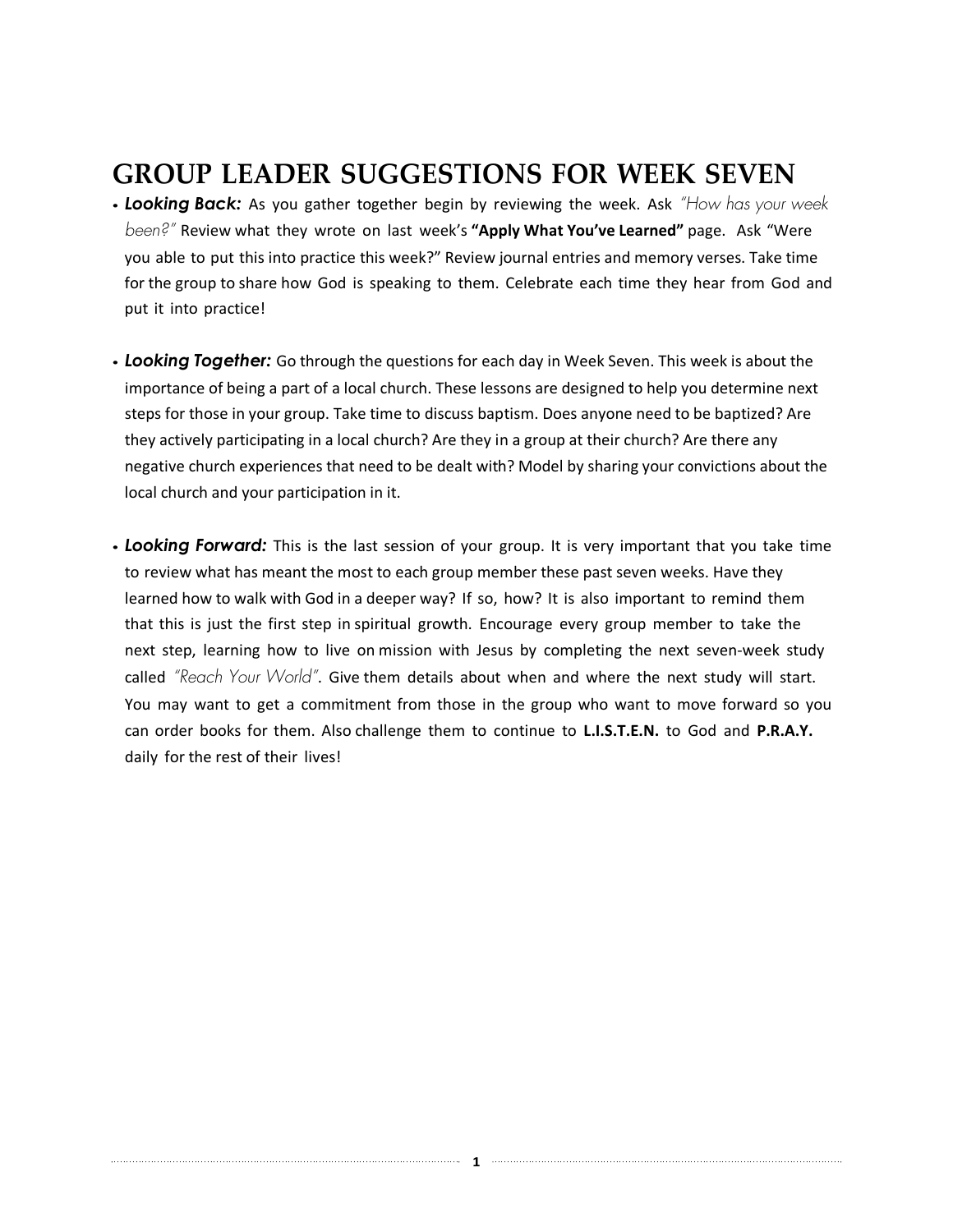# **FAQ FOR LEADERS**

#### **Q: How should <sup>I</sup> use the** *"Leader Notes"***?**

**A:** <sup>I</sup> think it is best to read through the *"Leader Notes"* before you meet with your group. Any thoughts or ideas you glean should be written down in your *"Walk with God"* book, so you are not referring to the "Leader Notes"; you will be just looking at your own book. The *"Leader Notes"* only contain general suggestions about how to lead your group and does not contain any additional content to be shared in your group.

#### **Q: How long should each group time last?**

**A:** The length of the group time will often be determined by how many are in your group and how engaged your members are in the discussions. Generally, a group time should last from 60 to 90 minutes. We find that 90 minutes is optimal, as 60 minutes feels rushed, especially as you progress through the weeks. I suggest you don't let it go too much longer than that. Have a clear start and end time in mind. As you approach the end time, bring the group to a close and then make yourself available for discussion for those who want to stay. This way, you honor everyone's time but allow additional discussion for those who might need it.

#### **Q: What if someone misses <sup>a</sup> group session? What should <sup>I</sup> do?**

A: It is common that someone will have to miss a session. If you postpone a meeting because one or two have to miss, then the rest of the group will be held back. The book is designed to be completed in seven consecutive weeks. If you skip weeks, then the group will be confused as to what week they are studying and will get out of the habit of spending time with God every day. My suggestion is to continue to meet as a group for the full seven consecutive weeks. If a member misses, ask them to continue to do their study every day and attend the next group session. You might offer to meet with them individually to discuss the week they missed. Also, you may see if they would be able to join the group via teleconferencing (Zoom, Skype, Facetime etc.).